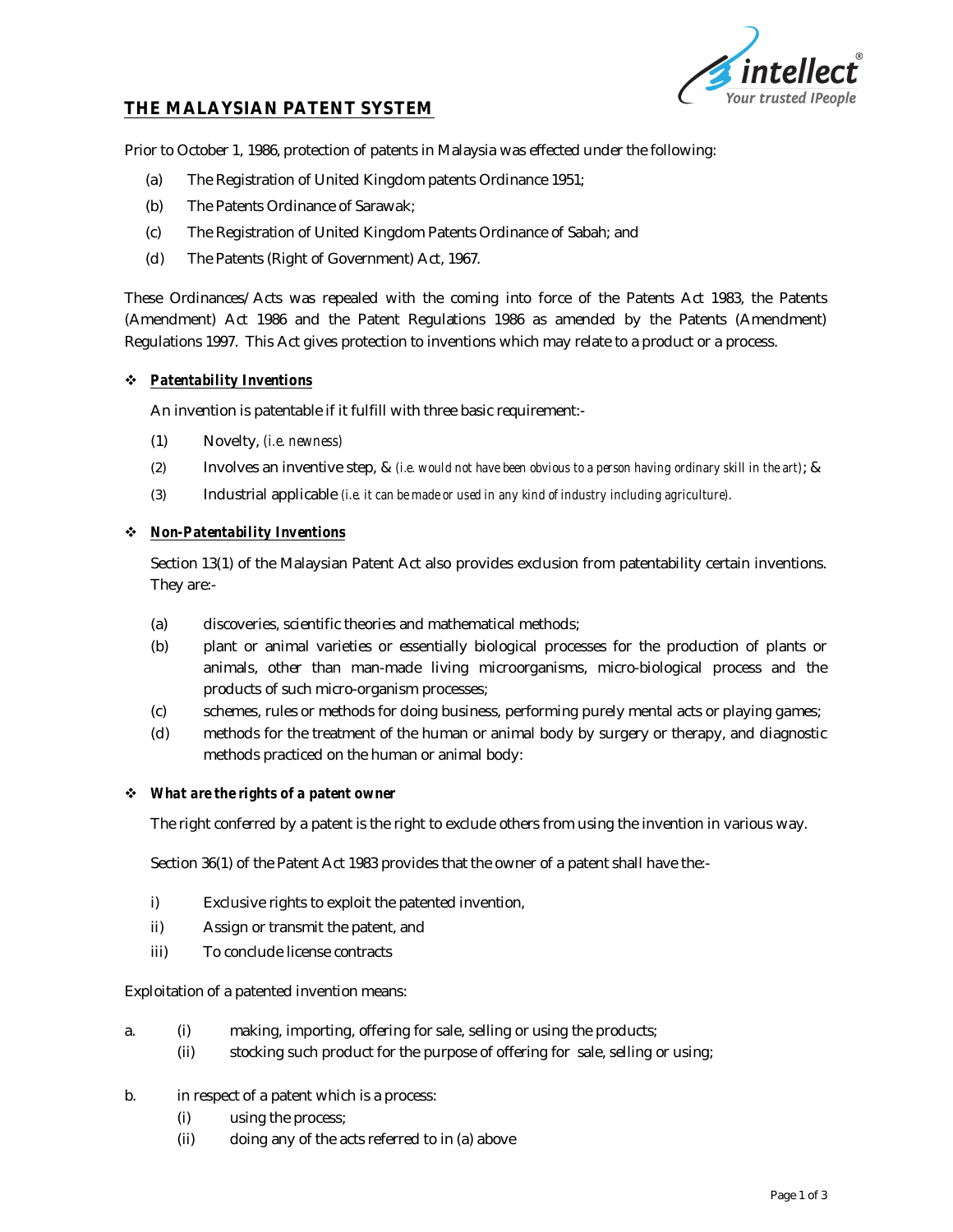### *Patent Application and its procedures*

The process of obtaining a patent starts with the writing of the specification which describes and precisely defines the invention.

A first patent application is normally filed in the country in which the invention is made. Under sections 23A and 30A of the Patent Act 1983, the government retains the right to prohibit the publication of details of an invention, whether here or abroad for reasons of national interest or security. This provision is normally limited in its application to inventions relating to the defense industry. However, it should be aware that patent applications relating to local inventions must not be filed overseas simultaneously with filing at the Malaysian Patent Registration office, or without any filing in Malaysia, unless prior written authority is obtained from the Registrar in Malaysia.

The patent application has three basic elements:

- 1. application form;
- 2. specification; and
- 3. filing fee.

These three elements must all be filed together in order to secure a filing date for the application.

After filing, an application is subjected to three different types of examination, in the following order:

- 1. examination as to whether the requirements for a filing date are met;
- 2. preliminary examination as to be completeness of the documents and their suitability for reproduction later on when the patent is published; and
- 3. substantive examination as to whether the application relates to a patentable invention and discloses it in adequate detail and clarity.

The formal examinations (1) and (2) are performed automatically, whereas the substantive examination (3) is made only upon specific request and payment of a further official fee, within a certain time limit, *(i.e. 2 years from the filing date of the application).*

The complicated and strict legal requirements for preliminary and substantive searches and examinations before grant of a patent require a lapse of time of three to five years before such grant. `

# *Grant*

When the Registrar is satisfied that the application complies with the requirements of the Act, he shall grant the patent.

# *Duration of Patent*

The period for patent protection is 20 years from the date of filing [Amend. Act 2000], subject to yearly renewal. The proprietor of the patent has the right to assign or to license the use of a patent. There are certain limited circumstances, which are consistent with international norms, where compulsory licensing, subject to payment of royalties, are issued. It should be noted that obtaining a commercially valuable patent or certificate can be a complicated process.

# *Infringement*

Any person who contravenes the rights of the owner of a patent is, subject to various provisions, liable to proceedings for infringement of a patent brought by the patentee or licensee in the court.

Section 60(1) of the Patents Act provides that where there is infringement, the court can award damages, an account of profits and/or an injunction, or any other legal remedy.